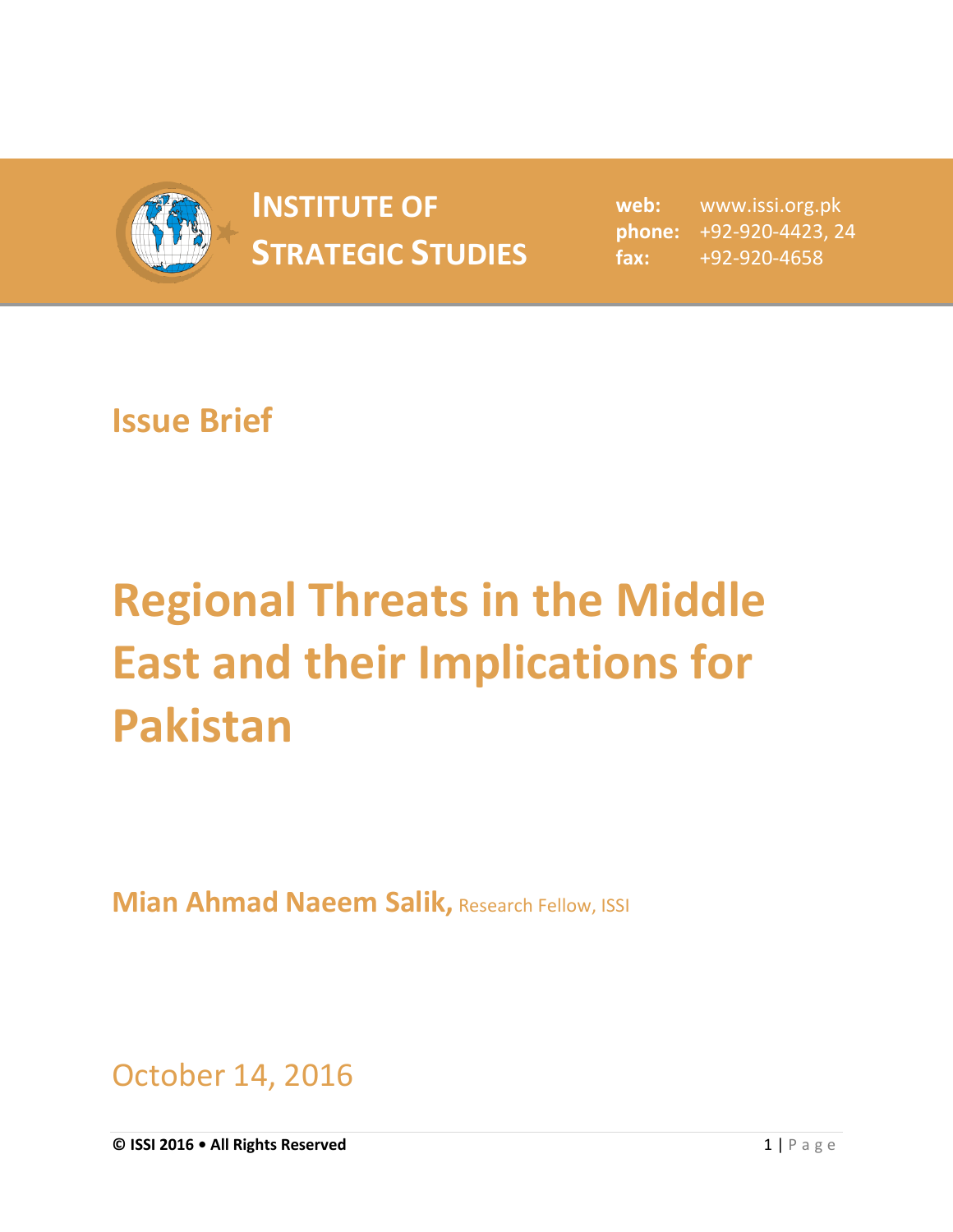The Arab Spring<sup>1</sup> which began in 2010 was supposed to be a springboard for change in the troubled Arab states stretching from Middle East to North Africa, but it fizzled out without making much of a difference in the lives of the Arab people. All of these states have serious problems with governance, rule of law, security, and finding a balance between religion and secularism. In 2016, the Middle East, as much as ever, is the focus of international attention, due to the various crises erupting all across the region. The revolution of the Arab Spring has evolved into a major security threat for the region and the world as a whole. The recent troubles in the region can trace their roots back to the US-led invasion of Iraq in 2003, which was the next logical step for the Americans on the War on Terror after the invasion of Afghanistan in 2001 following the  $9/11$  attacks.<sup>2</sup> Each state in the region has a different mix of civil problems and successes, but the overall outline of events is driven by a mix of broad and enduring challenges in governance, demographics, economics, religion, and social change taking place in the region currently.<sup>3</sup> Sectarian, ethnic, and tribal differences have increasingly become institutionalised and a growing source of tension and conflict, over time.

The War on Terror of today is quite different from that of 2003, and instead of bringing peace to the already fractured region, has brought in more misery, chaos and instability. Spreading like a wildfire, it engulfed the states of Libya, Syria and Yemen, and out of it has emerged a bigger behemoth in the shape of a new extremist outfit, the Islamic State (IS).<sup>4</sup> The IS which is based in the states of Syria and Iraq, and has carried out more heinous acts then ever heard or seen before. Failed secularism and social and economic stability, coupled with provision of effective governance, has helped push significant populace in the Arab world towards religious extremism. The expansion of the IS has galvanised an unlikely coalition of foreign militaries, to overcome the current threat. The Middle East, North Africa, and much of the Islamic world are caught up in an interlocking pattern of crises that have become steadily more serious over time.

The blunted ambitions of the Arab Spring and ongoing civil wars in Syria and Yemen have had serious international repercussions. Oman is another state waiting to become a flashpoint due to failing health of Sultan Qaboos, who also does not have a legitimate heir. The Sultanate weathered the Arab Spring protests, but there are persistent grumblings in the long-marginalised governorate of Dhofar and other peripheral areas. Much of Oman's ability to manage this dissent was due to the Sultan's personal legitimacy, and the influx of Saudi money after 2011.<sup>5</sup> Arab Spring ushered an era of great uncertainty and instability in the Gulf state of Bahrain's by directly challenging the dynamic of the state, which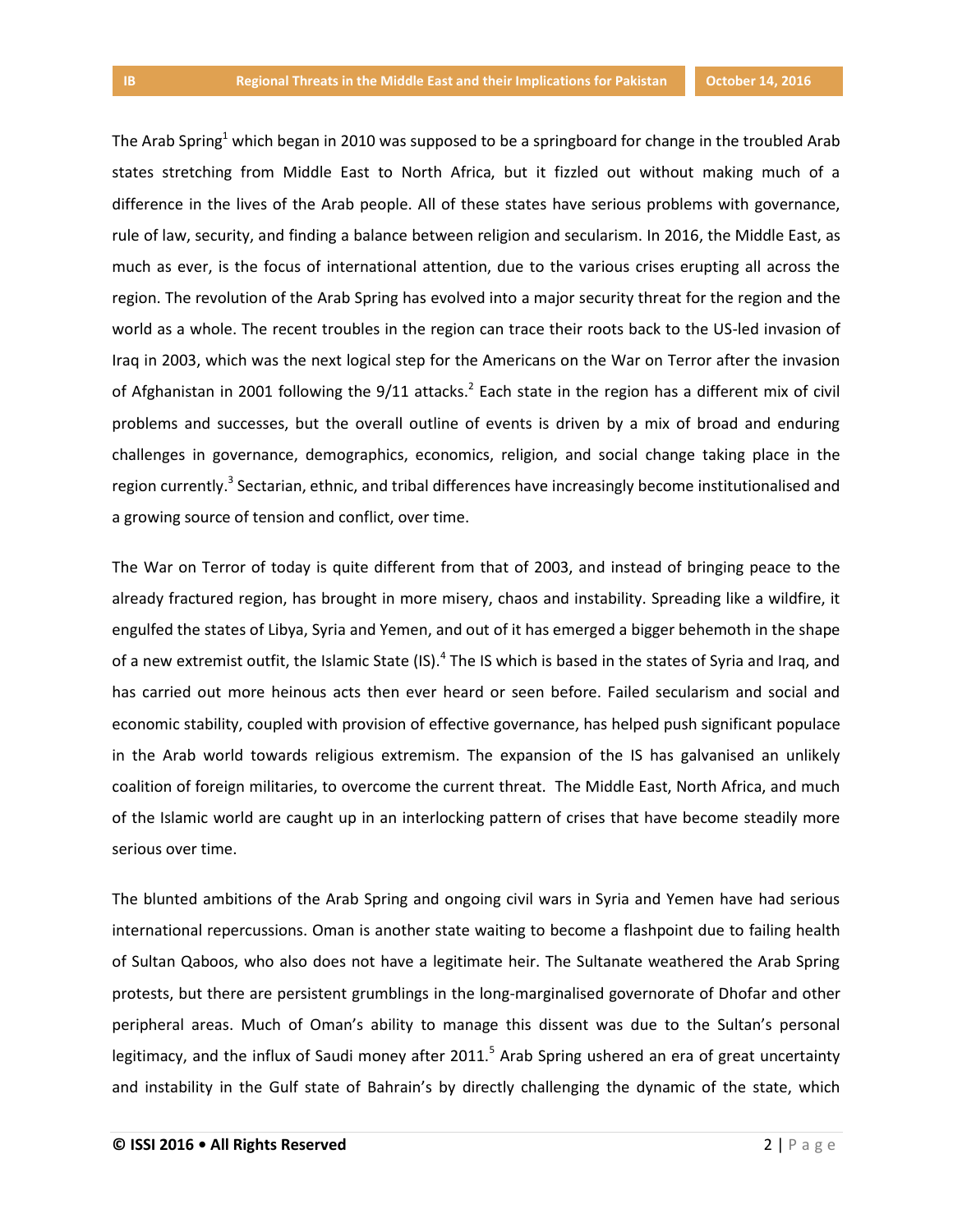confronted its stability on the grounds of sectarianism due to the majority of the populace being of Shia faith while the monarchy was Sunni. This uprising was crushed by the Saudi army which entered into Bahrain on the request of Bahrain's ruling elite to put an end to the protests over there in 2011.<sup>6</sup> On top of this the Israeli-Palestinian conflict continues to smoulder in the background with no resolution within sight. So much instability and insecurity in the region has provided space for the extremist propaganda to fester, and the world of today is more at risk then it was in 2001, with deadly attacks across Europe and the Muslim world becoming a norm and thereby providing a breeding ground for extremist growth on both sides of the divide.

The economic consequences arising out of the conflict in the Middle East are quite significant. Conflicts have driven up inflation, weakened fiscal and financial positions, caused deep recessions and damaged institutions. Much of the productive capital in the battle torn regions has been destroyed, personal wealth and income losses have been enormous, and human capital has deteriorated with the lack of jobs and education. Within the region, more than 20 million people have been displaced, and a further 10 million have been rendered as refugees.<sup>7</sup> In addition to tragic loss of life and physical destruction, war and internal strife in countries such as Iraq, Libya, Syria, and Yemen have intensified already high levels of poverty and unemployment. Furthermore, pushing these countries into fragility and eradicating previous development gains for a whole set of generation. War has left deep marks on economies of the Middle Eastern states. According to the World Bank, it would take these states more than 20 years just to rebound to their 2010 pre-conflict GDP levels.<sup>8</sup> The impact of conflicts is not confined to national borders, as there are significant spill-overs to neighbouring countries, such as Pakistan, which itself is trying to improve its economic growth after suffering from a decade of war against terrorism and radicalisation.

The challenge of religious extremism, sectarian violence, and the fight for the future of Islam may currently be centered in the Middle East, but it is increasingly having a broader impact on the larger Islamic world, and on outlier countries like Pakistan.

Pakistan is strong enough to ward off much of the destabilising debris coming its way from its western neighbourhood. Also, any attempt by IS or its affiliates to make significant inroads in the country, is unlikely to become a potent threat as in Iraq or Syria. Nevertheless, problems of economic deprivation, political repression, and poor governance mean that religious radicalisation will remain an issue, as it provides sympathy among the radicalised elements, which can prove to be a destabilising factor for the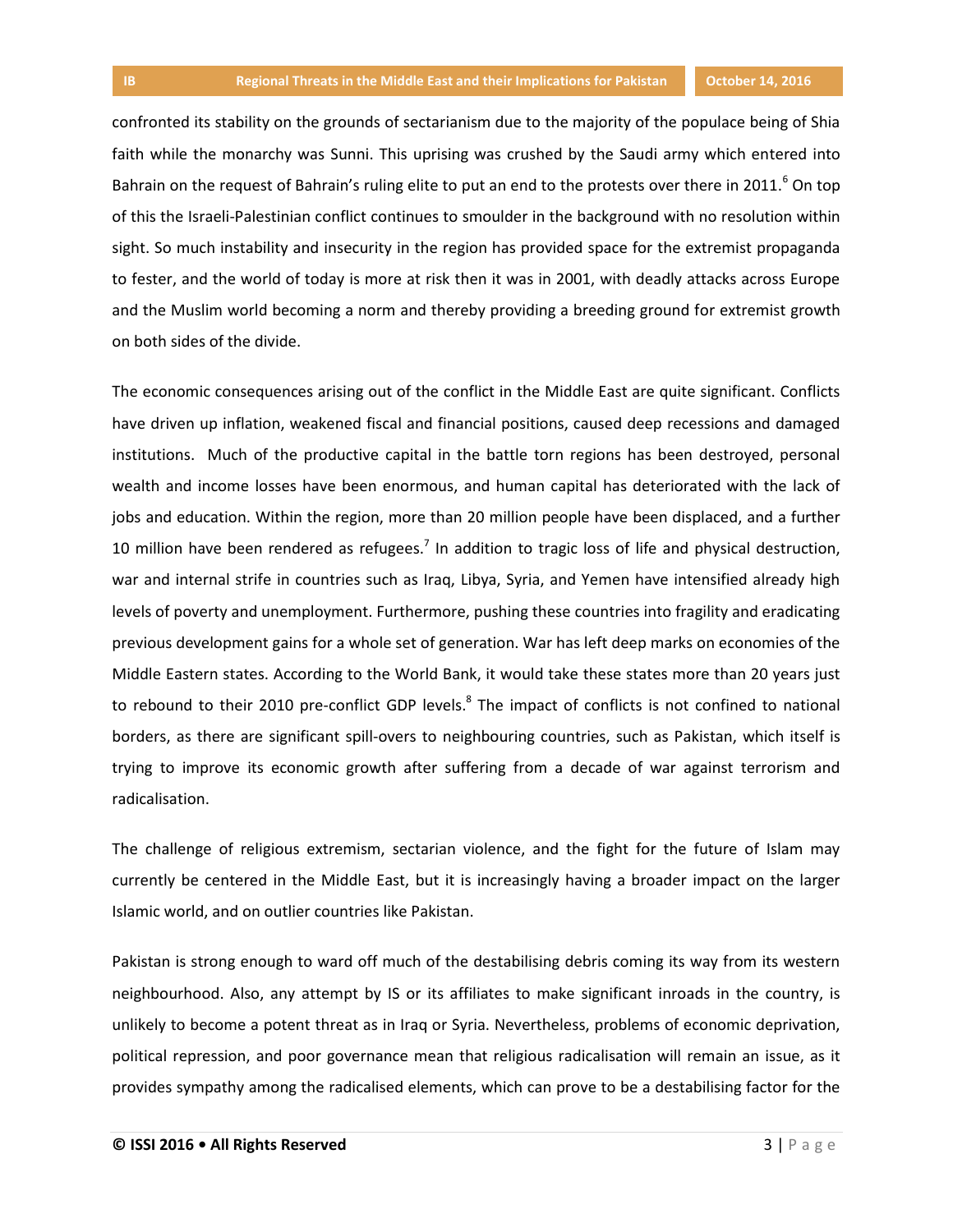state. IS has recruited fighters from Europe, the US, Arab world and the Caucasus, while some militant organisations from Pakistan are also believed to have joined its ranks and have sworn allegiance to it. This will provide further evidence to the states who want Pakistan to be declared as a State sponsoring terrorism, leading to further isolation on the international stage.

On the domestic front, this could emerge as another menace for the security apparatus to deal with, which already has its hands full with the ongoing counter-terrorism operations. The crisis in the Middle East has created an additional challenge for Pakistan in the form of a polarised public opinion. For a country, which, despite facing a host of internal security challenges, is still evolving a common national narrative, further polarisation becomes a particularly serious challenge. Despite its multiple engagements, Pakistan has been careful not to immerse itself in the volatile political dimensions of the Middle East. It has stayed away from militarily engaging itself in the various conflicts in the region. Instead, it has chosen to keep a low profile and to present its role as a helper and negotiator, particularly in the case of Saudi Arabia and Iran tensions.

The crisis in the Middle East can threaten Pakistan's economic development in two ways: by threatening the flow of remittances from oil-rich Gulf States into Pakistan; and by exacerbating the security situation through radical and sectarian tendencies in Pakistan. Pakistan's policy makers should, therefore, earnestly commit themselves to devising and implementing strategies to deal with the challenges being posed.<sup>9</sup> Such strategies ought to be formulated keeping in view all aspects of the problem. Pakistan's foreign policy also has a role to play in its struggle against violent radicalisation, and it should proactively take up such issues at diplomatic forums. More importantly, Pakistan should focus on broader economic, governance and security sector reforms.

In its counter-terrorism efforts, the military enjoys support of all segments of society and the state institutions. On the other hand, the National Action Plan (NAP) is a comprehensive counter-terrorism plan that adopts a multi-pronged strategy, from execution of convicted terrorists to banning hate speech and choking financial sources of terrorism, to eradicate extremism from Pakistan.<sup>10</sup> If followed in letter and spirit, NAP also provides an effective means to deal with the forthcoming challenges. Pakistan should also focus on building capacities of its internal security apparatus to enable them to deal with an increasing array of threats challenging its domestic security. Pakistan's socio-political and security context reveals that while IS appeal among radical elements in Pakistan cannot be ruled out, $^{11}$  the presence of a strong government and a powerful military, both committed to and capable of countering